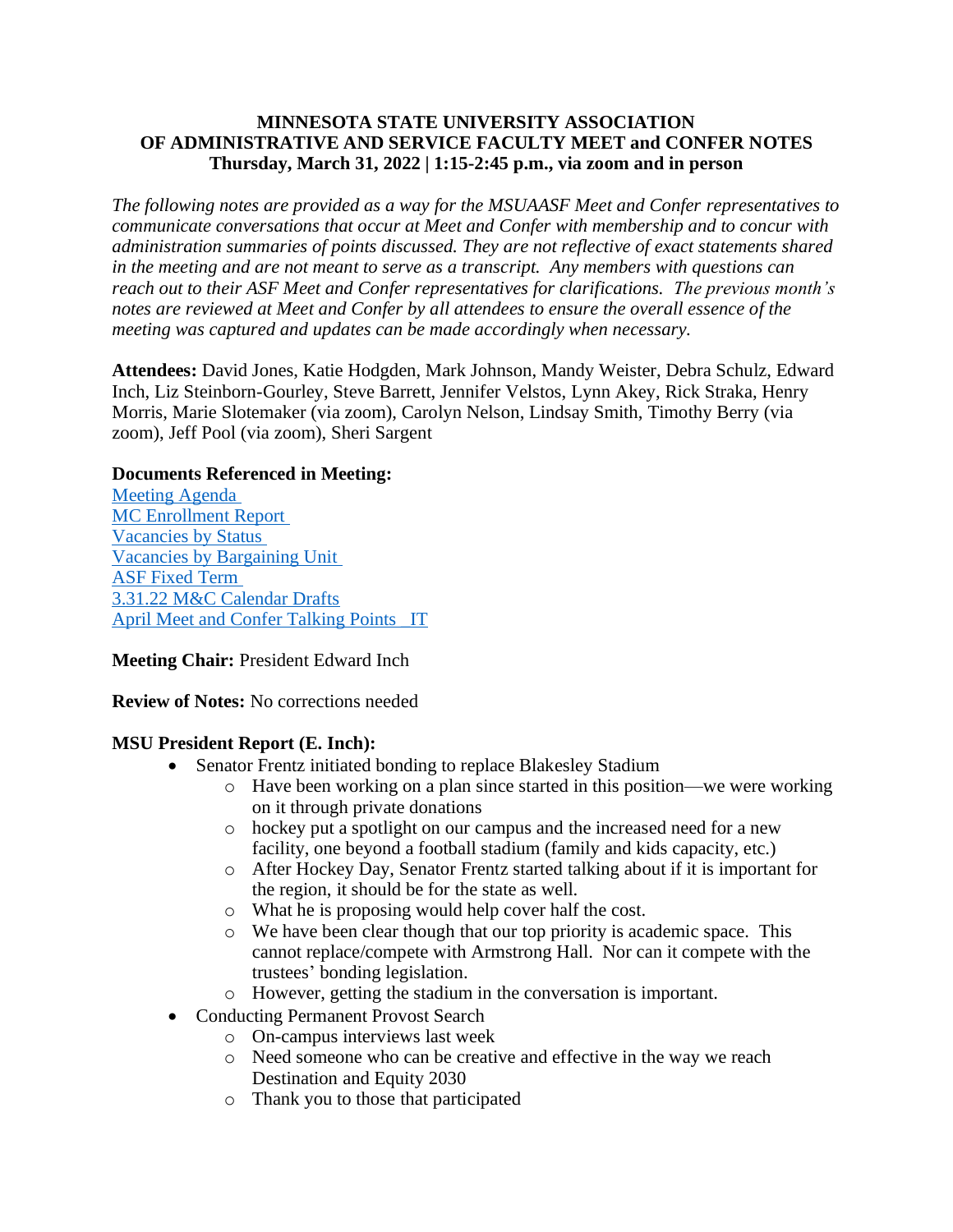- o I have another interview with top candidates next week to test out some of the comments received back and get idea of directions they would take
- Accessibility:
	- $\circ$  Fire drill in the fall with a student that was not taken good care of. Asked VP Jones and VP Morris to look at how well we adhere to policy for accessibility in immediate evacuation. Also, recommendations based on best practice to guide future actions.
	- o Concern over introduction of MavPods being accessible. Addressed ADA compliance, U.S. Dept. of Education, and Office of Civil Rights policies.
	- o Will need to add 1 more large format MavPad.
	- o We continue to look for ways to have private accessible ways for study.
	- o Just a note that the accessible MavPods in front of the Office of Registration and Academic Records are very popular—there are lines to use it. (D. Schulz)
	- o Utilization rates –up over 70% during business hours; they're used on weekends too even when the campus is quiet. We need to make sure we have taken care of all our students. (E. Inch)

### **ASF President Report (M. Weister):**

- If you have an old wooden boat and slowly you replace pieces of wood until every piece has been replaced; is it a new boat or an old boat?
	- o Josh Slocome answers this beautifully in his book Sailing Around the World Alone
	- o He finds an old vessel left in a field and over time he slowly rebuilds every part until there is none of the original timber left. He says the transition from the old boat to the new was such that at no point could it be said that one had ceased and the other begun.
	- o It is the same with the human body. Every part of our body is replaced with new matter. The process is continuous. Over about a ten year period, the process is such that not one atom that was part of you ten years ago remains. Yet you are still the same person, are you not?
- Could the same be said about our University and our shared work?

We are slowly and steadily removing old boards that no longer serve us and adding new boards that will help propel us to a new horizon for the next leg of our journey. What are examples of these old boards and new boards you may ask?

- o We let old structures go (like colleges) to make room for a new one.
- o We welcome new technologies for students and staff alike to meet, to message, and store shared documents/projects.
- o And one really big board we are in the process of replacing has something to do with ISRS and Workday.
- o We have recognized unintended barriers that inhibit progress in our DEI realms and the institution actively working to remove these boards and replace them with something more student friendly.
- o There are so many ways that ASF members have been contributing to our slow and steady replacement of old boards with new timber on the vessel of the S.S. Maverick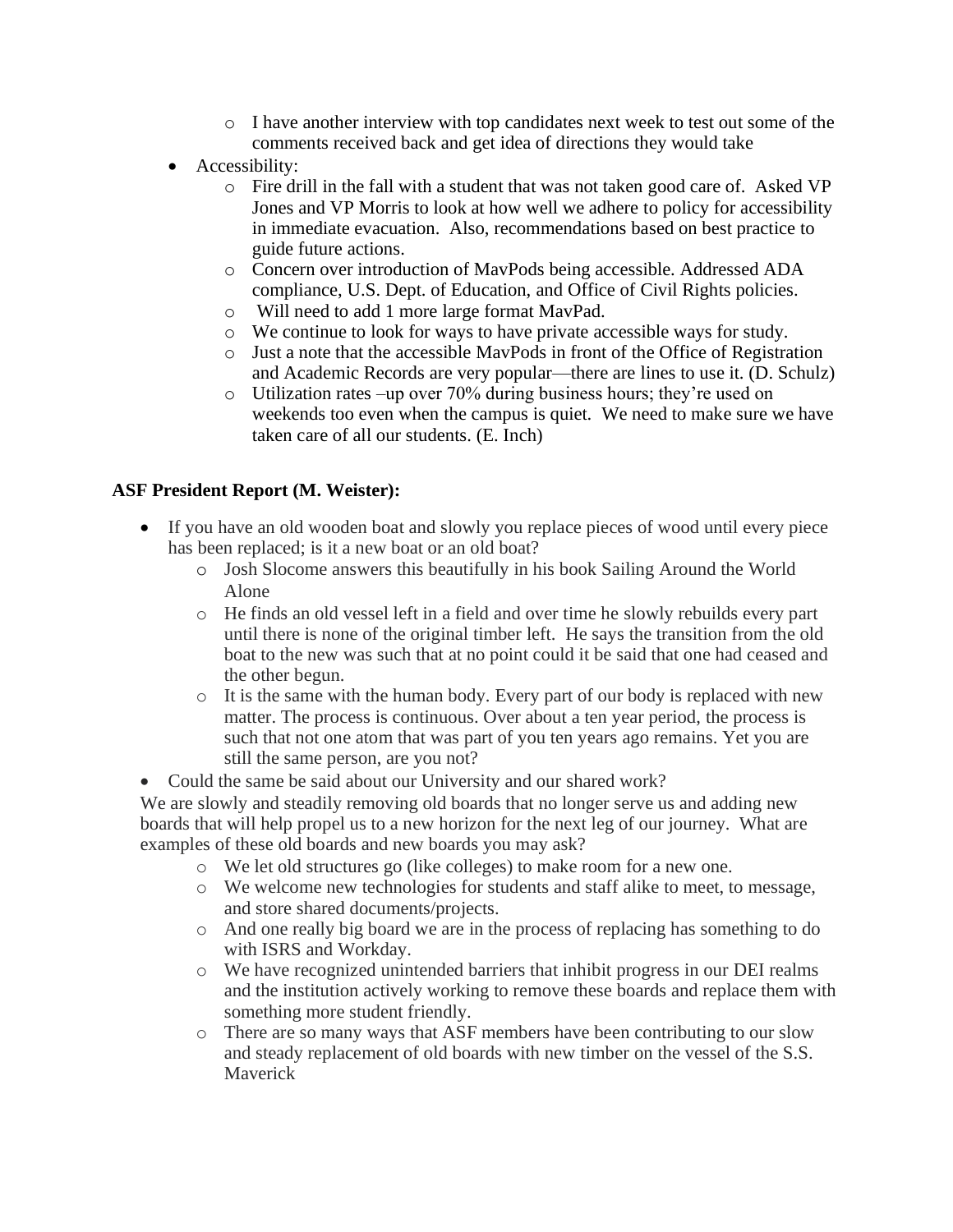At the local level....

- ASF Member Jeff Pool with Extended Ed finalized an agreement with North Hennepin Community College that will bring Mechanical Engineering, Civil Engineering, and Recreation, Parks, and Leisure via Zoom technology to their campus, as well as a seated RPLS cohort for working adults. He is also moving forward with the Maverick Advancement Plan agreements, known as MAP, at Riverland, Ridgewater, Century College, Lac Courte Oreilles Tribal College (WI), and the newly created Minnesota North Community College, which will help position us as the university partner of choice for online nursing degree completers. Other priorities for Extended Ed include partnerships to bolster transfer recruitment and align program outcomes at community colleagues for a smoother transfer experience.
- Over 300+ students registered for the Maverick Virtual Career Fair hosted last week by the Career Development Center – while they have hosted virtual fairs in the past as the only option during COVID – this one was the first one by choice, set to meet a need for job searching students as a convenient option to bring employers and students together.
- March and April bring several important topics to recognize for our members. The Women's Center provides ways for students to learn during Women's History Month, Sexual Assault Awareness Month, and Earth Week.
- Our professional advisors across campus continue to refine and perfect the process of helping thousands of students register for summer and fall courses
- Out with the old and in with the new is hard work. We are balancing both online/virtual programming as well as in-person programming. These strategies are met with much success in offering students many options, but many ASF members are feeling the stress and strain of this coupled with this time of year.
- A natural part of transformation is welcoming new professionals and colleagues aboard. Many ASF members participated in Provost Interviews over the past week, and in general there is positive anticipation by ASF members of solidifying permanent roles for stability as we set sail for future planning.
- Some ASF members would note that we are in choppy waters at this part of the journey the end of the academic year, semester, and planning that needs to be completed for next year mean all hands on deck.
- Change isn't easy, some ASF members have expressed ongoing unease over the prolongment in decision-making regarding the college merger. While we recognize the work-group is dedicated to making sound decisions, communicating progress, and moving the project forward, the many unknowns naturally produce a sense of anxiety/discomfort. As with any large change, this is to be expected, but is also worth recognizing.

At the state level

• We broke the record of the number of ASF members who have participated in Lobby Day in its 10-year history with more than 100 members statewide! I am eagerly awaiting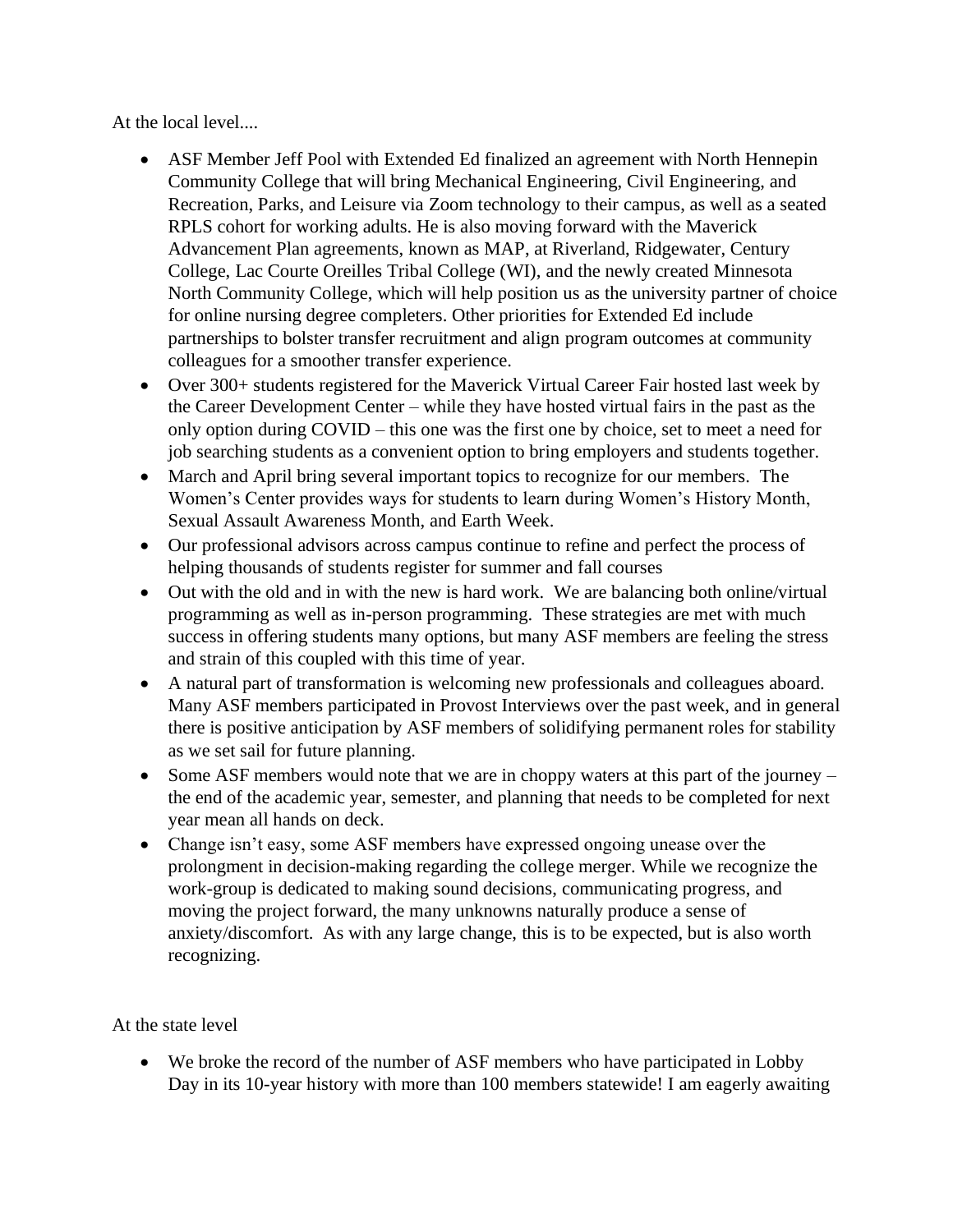final numbers by campus as I have a strong hunch that Mankato led the pack in participation – thank you to everyone who participated.

• ASF has recently made 2 appointments for the MnTC Process Review Task Force: Jami Koivisto, Senior Associate Registrar from Winona State University will serve as the ASF representative and Shirley Murray, Student Relations Coordinator, Minnesota State Mankato will serve as the appointed designee on behalf to he ASF President. I know Shirley will be a key player on this Task Force and Mankato will benefit from her involvement.

Wow, I'm so proud to be part of an institution that is not content to sit idle in port, but rather look to the horizon for inspiration and possibility. Whether we call it an old boat or a new boat, the Maverick Spirit within is strong and steady. I suspect ASF members know the truth of my favorite quote by John Shedd: "Ships are safe in port, but that's not what ships are made for." Anchors away to another month of innovation as we transform our boat into a vessel best suited for student success and navigating new waters.

## **Vice President Student Affairs & Enrollment Management Report (D. Jones)**

- [MC Enrollment Report](https://mnscu-my.sharepoint.com/:b:/g/personal/dy6217wl_minnstate_edu/ETct7NLIjstCvg0bna7ORM0Bp7nChMay2x6n6Rh-kobdOA?e=4VNm36)
- Thank you to membership nominations and involvements
- Finalized student fee budget (IT, athletics, union, etc).
	- o This year was particularly challenging
	- o Pressures of less enrollment + inflation that needed be absorbed
	- o Dipped into reserves (grew threefold during pandemic from items like less bus service being used, etc.)
	- o Addressed some of the issues for this year but really those will need to be readdressed next year
	- o One of the more contentious sessions seen over the years
- Are you finding students want to go for leadership roles in government (D. Schulz)?
- Others are still forming for candidacy—across the board we are seeing the impact of COVID when it comes to students being involved and older students being able to pass the knowledge along to younger students. (D. Jones)

## **HR Topics (S. Barrett)**

- [Vacancies by Status](https://mnscu-my.sharepoint.com/:b:/g/personal/dy6217wl_minnstate_edu/EUTpj9xnTrNKjKj5ThEtboIBZSkBnf2URVoGLvjxuZL_Ww?e=Rykh6v)
- [Vacancies by Bargaining Unit](https://mnscu-my.sharepoint.com/:b:/g/personal/dy6217wl_minnstate_edu/ER92kloRotpGl2j6Uj4HsIcBOx2SYbLsHgbUWqYWsw7_mQ?e=dtZGAG)
- [ASF Fixed Term](https://mnscu-my.sharepoint.com/:b:/g/personal/dy6217wl_minnstate_edu/EeDzlnnILExDhQ5e4eUyvD0BZgBMMuJmnWo9ytpKKQbflA?e=GOvsPk)
- Vacancy Lists questions direct to Steve Barrett--
	- o Provost was spotted it was in the not started. We are changing practices now that when a search firm is involved more up-to-date
- Workplace Environment Investigations
	- o Volume is down at this point compared to early April of last year
	- o Average time to complete: about 20 days which is significantly better (4 years ago was 100 days, our goal is 30)

# **MinnState/Legislative Relations (President Inch & Rick Straka)**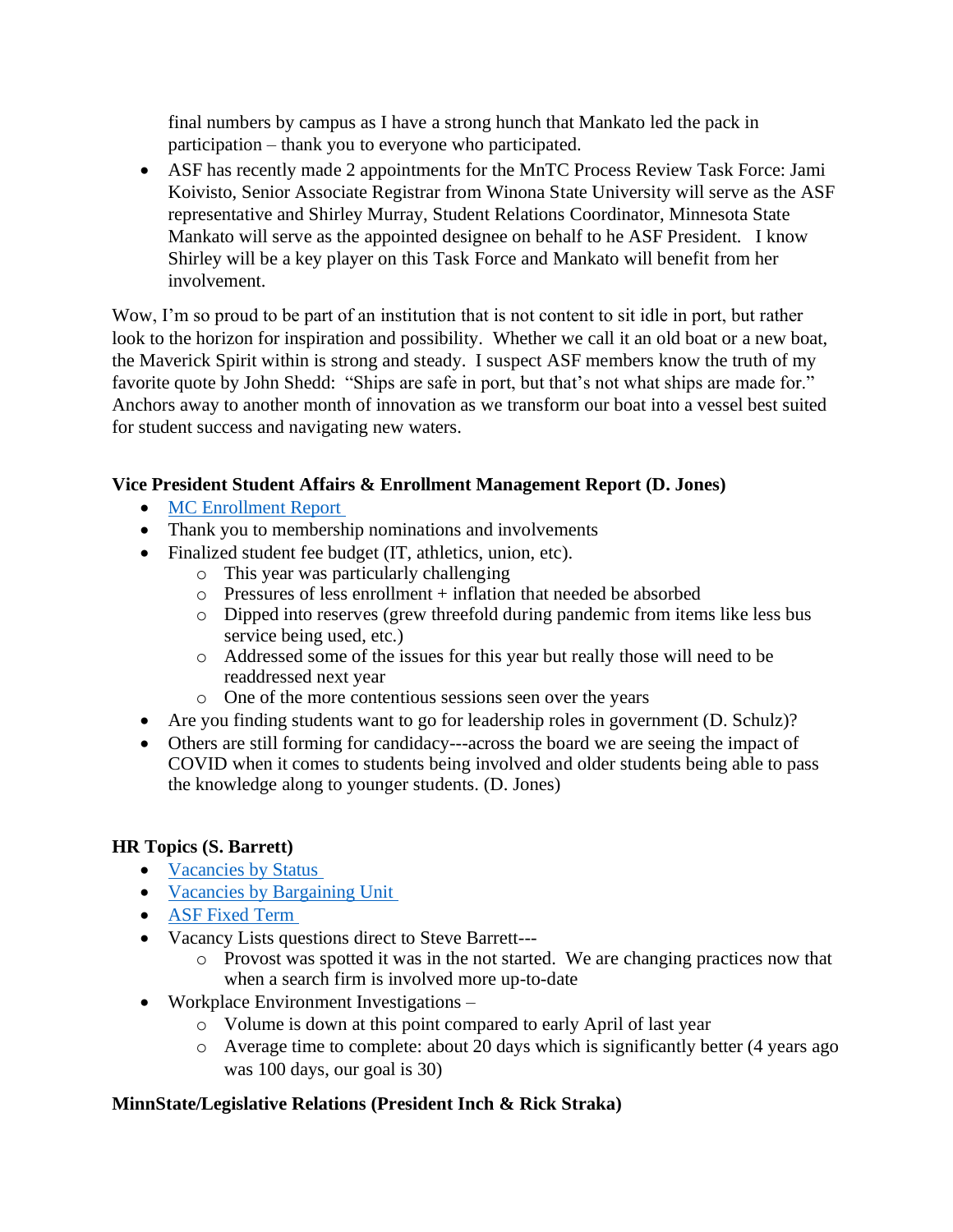- Clear message out of legislation meeting: need to invest in criminal justice/law enforcement reform to curb crime waves in Twin Cities in particular
- House and Senate will introduce items that may be on their agenda but not necessarily things that they will really take action
- We are about 4-6 weeks out from centralized spending target points and seeing that language
- Looking at record surplus and yet it may be creating a record standoff of how that money is chosen to be spent
	- o Reminder: \$3-3.5 billion is meant to be carried over and reserve
	- o Closer to \$6 billion for the surplus
	- o MinnState put forward 3.5 undergraduate tuition increase and 3.9 graduate tuition increase---our share of that is over \$2 million, governor supported this.
	- o Haven't heard where the senate is at but likely language about tuition freeze.
	- o Not sure we will know before we leave for commencement
- One thing that came up at Lobby Day is the administrative system Star Tribune article got push back that it's hard to make a case for Minnesota State—do you have a sense of whether or not it will hold us back? (C. Nelson)
- We did see that the 1b1 policy for expedited review in hopes to get ahead of some of that discussion. But you're right it did not shine in favor. Often things will come up during this time period that will get a lot of talk and attention but then as we get closer to the decision time frame they'll concentrate on where they will actually lead. (R. Straka)

### **Return to Learn/COVID-19 Update (Brian Martensen & David Jones)**

- At a healthy stage of things
- Continue testing option on-campus, prepared to continue this option even after decision of requirement to stop it, for purposes of convenience, etc.
- Community testing site at armory location will be changing
- Something that affects ASF is the fall schedule: continue to prepare for a variety of situations, assumption end of pandemic stage. Course offering: # is strong, we are hearing student desire to be more in person. We have encouraged people to have flexibility. #s are not that out of line pre-pandemic
- Students report that flex sync offerings are not truly flex sync–it is stated but then it is really online. Is there anything in place for fall to curb the pattern? (S. Murray)
- We have sent stronger messaging of what the expectations are if choosing to teach flex sync –only 7% indicating.
	- o We are getting to a better understanding.
	- o The challenge is continued messaging of everyone knows what it is.
	- o If you hear of those instances, it is helpful to let us know when the student experience is not matching what they signed up for. This semester is a bit different. (B. Martensen)
- As we looked at summer orientation—strong indicator from admitted new—prefer 2-1 in person than online and have made adjustments and it will have a lot of impact on our members. (D. Jones)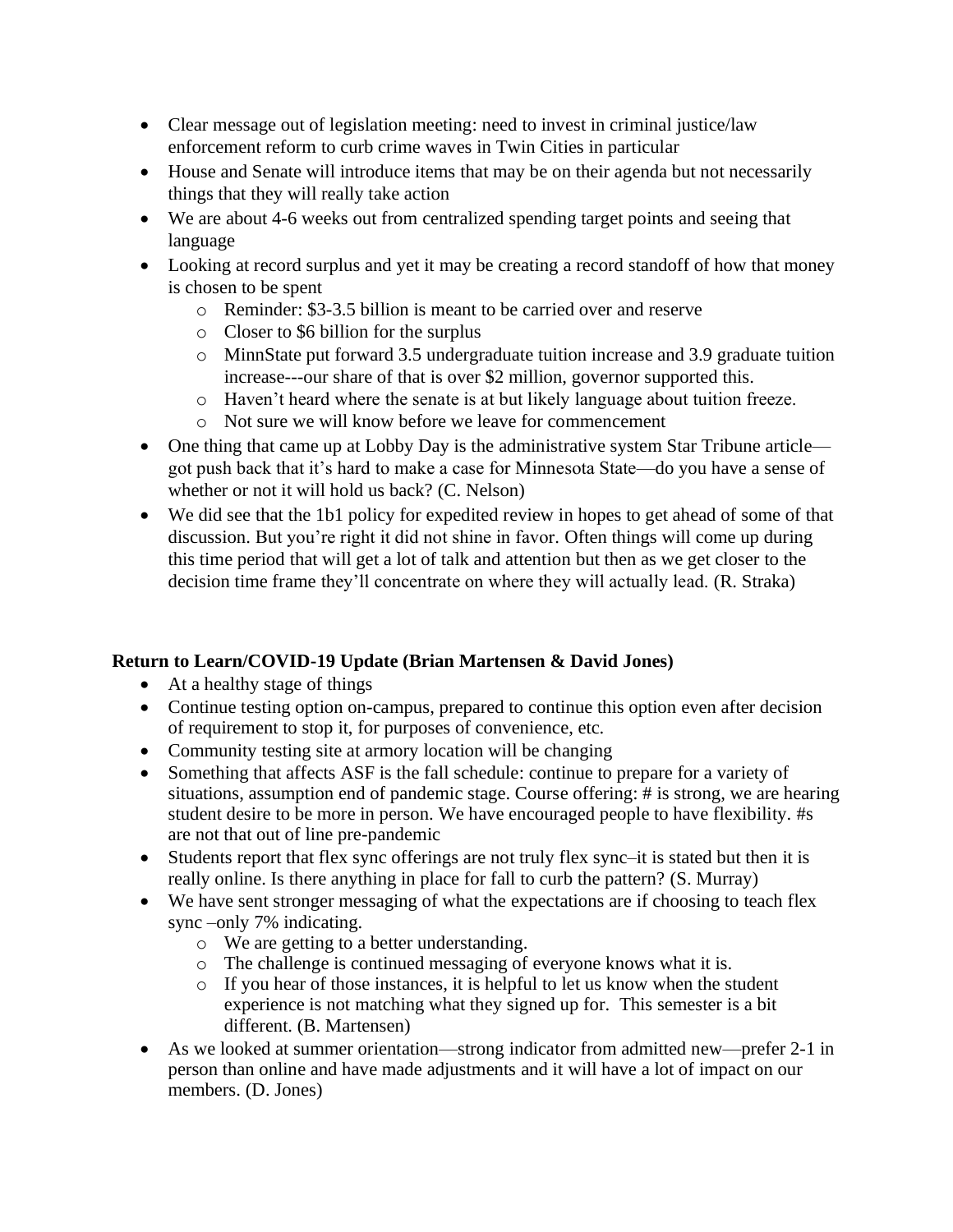- It is great our students want to be here. (E. Inch)
- Last couple of years we have really been focused on what has been happening at course level now we are looking at program level.
	- o Pulling out 4-year maps to look at and understand in person versus online what's the threshold of this being an 'online program' expectation for students (B. Martensen)
- Can you share an update on Orientation—any overnights? Modules like it has been? Cost? (D. Schulz)
- Happy to have Jeremy in front if needed. (D. Jones)
	- o Some information front loaded in D2L is continuing to happen (i.e. parking) so that their time here is social and academic connections.
	- o So those choosing in person---1 day event though we are opening the night before or of to stay –optional.
	- o Went to \$75—raised the transfer student rate to match the rate.

## **Budget (Rick Straka)**

- Last biennium: there was a front load of state appropriation, and second year is more expenses. \$700k deficit.
- Good news: draft of FY 23 model and first time in 10 years is increased percentage (\$600k).
	- o Preliminary of bargaining settlement costs 2.5-4.5 set aside
	- o Not currently looking at a budge deficit
	- o Have to look at new entering students
	- o Looking at tuition estimate
	- o This is all before any supplemental budget requests
- Insurance Premium Holiday—significant savings for institution: over \$1 million.
	- o People during pandemic did not seek out care/as many services which is why they were able to offer this holiday
- HEERF3 Update
	- o We are officially waiving outstanding balances from spring 2020 to Fall 2021, impacted by the pandemic: which is approximately \$1,465,000
		- Bulk of tuition was related to spring of 2020; \$799k from spring of 20
		- Students that we wrote of their debt will receive communications
	- o We then turn around and can claim that in HEERF funding and count it as loss revenue can put it into areas that lost it (Room and board, etc,--- fees based on enrollment)
	- o We are moving forward with getting it done
	- o We can claim a 10% indirect cost (over \$2 million)—can internally cover costs and not get audited. There will be a final student aid allocation projected Pell eligibility and EFC or if aid not met----
		- Straight across the board grant program (not emergency)
		- For international students we can look at a supplement to the current program in place for these students
	- o Cleaned up and finalized by June.
	- o Draft management letter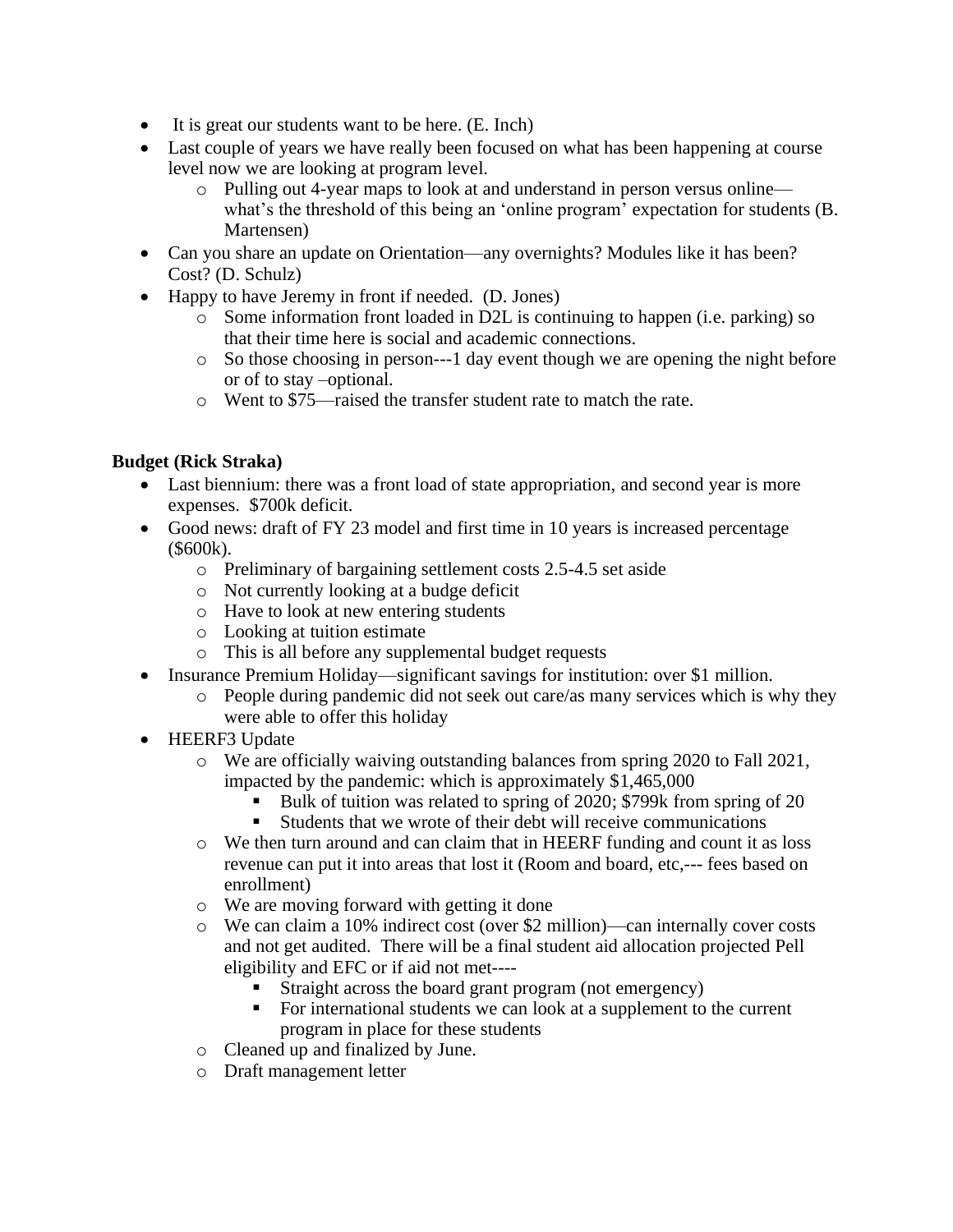- **•** Perkins reconciliation each month---make sure we sign and date our review of those each month so auditors can see that is happening
- We were able to show appropriate use of all our funds
- How/What do you think students will react/do when students receive it the messaging? (M. Weister)
- They will usually question when they get good news if it is even real. We want to make sure students know it is real and it may be an opportunity to reengage. (R. Straka)
	- o There was Aid from the first ones that students didn't cash their checks and we are doing follow-up. We reversed some HEERF funds—will reallocate and reaward those funds. That is a concern especially on communications/messaging.
- Are these students that get awarded only those who are not currently enrolled with us? (M. Weister)
- It is possible there are some current students that have balances that old—would have to go back and look—don't want to answer firm, I will look into it and get back to you (R. Straka)
- There are conversations in Student Financial Services and Student Success---a variety of activities to work that list for communication (i.e. text messaging, Student Connections Calling team, Tessa Delaney's position, etc.) (L. Akey)

### **Calendar Drafts (Tim Berry)**

- New Juneteenth Holiday that will be observed is main thing to note
- [3.31.22 M&C Calendar Drafts](https://mnscu-my.sharepoint.com/:u:/g/personal/dy6217wl_minnstate_edu/EYT9t7Hk_ThFhpEcvi8I9HkBtuyvMoj-o_759csAy0knKg?e=jYOVcG)
- Available for review
- ASF has had conversations about calendars and a conversation that I will be bringing to a state level for discussion: There are a lot of ways we could better serve students and help our staff by delaying our spring start date and recognize it's a system issue. What are all of your thoughts about a change like that and the hurdles to get to that place? For example: Winona—online winter session. And things that need to occur in between leaves little turnaround time---like housing, registration, etc.---they don't have the breathing room to have the transition successfully. What is the reception for our campus of changing a spring start? (M. Weister)
- ASF members did bring it forward, we communicated with the system office regarding that perspective—responded with information (shared with ASF) –they did not want to share because of domino effects going into summer. (T. Berry)
- One thing to add is that the system office decides start date for fall and spring and we have freedom then outside of that. The community colleges end a week later. If we say it has to be uniform as a system, it would have to be an obstacle to address. We are aware that locally there is a fair amount of interest. (B. Martensen)
- We did put in that request to the system office a few years ago (used the Vikings conflict) and another time—they entertained the request but didn't make that decision to accept it. (D. Jones)
- We are taking it as a state meet and confer conversation so please take those comments and thoughts on the subject to me (M. Weister)
- Difficulties of fall to spring transfer student (provided example of timeline really only being 1 week to accomplish all that need to be done in between semesters to be a spring start transfer student) (C. Nelson)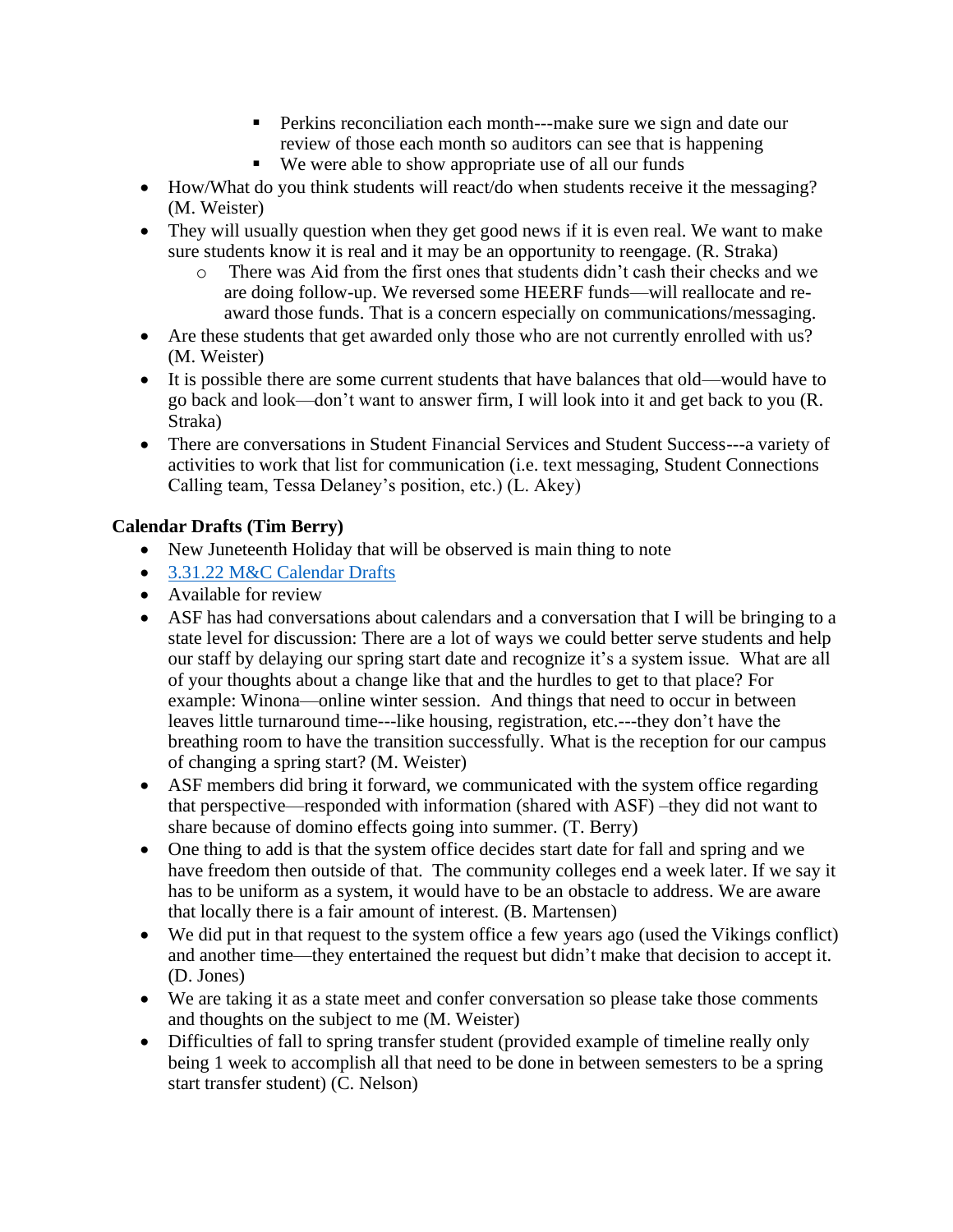- In regards to the Juneteenth holiday –has that made a difference for the academic calendar? For drop and add, tuition refund deadlines, etc? (D. Schulz)
- It slides in to occur the day of or day after the actual holiday; didn't see where it would impact deadlines. (T. Berry)
- This year it happens what would have been the first day of classes—probably always will be that first week of classes. Before Juneteenth, there was an equal number of days in the summer sessions—in the end decided to have just 1 less day instead of extending into the next week. (B. Martensen)
- The holiday is great for us to recognize—it is going to fall within those first 5 days the add/drop and refund dates which ripples through Registration and Academic Records and Student Financial Services and we will have to always continue to work through that (L. Akey)

## S**earch Updates (B. Martensen)**

- Encourage participation even outside of ASF reps. attending
- Timing so that provost selected can then interview finalists of the 3 administrator positions
- Interviews Occurring: April  $11<sup>th</sup>$  interviews and throughout the month
- Library and Learning Week of April  $11<sup>th</sup>$
- Merged College Dean week of April 18th
- Dean of Allied Health and Nursing Week of April 24th
- Search firm for 2 of those searches (Merged College Dean and Dean of AHN)
- Good # of quality applicants

### **Strategic Budget Planning Update (Lynn Akey)**

- Mid-March notification of scores to departments
- Currently now holding Consultations and information sessions
- Departments have up to 30 days to file an appeal
	- $\circ$  April 22<sup>nd</sup> for academic programs
	- o non-academic is April 25th
- Then our team will look at appeals to decide final outcomes posted at end of spring term via internal server much like last time
- Last phase—review and evaluation phase---feedback throughout this year and a team in the fall; encourage members of interest to participate
- Thank you to VP Akey, Steve Barrett and VP Morris for attending a special session with our members last Thursday March  $25<sup>th</sup>$  (M. Weister)

## **Future College Update (Brian Martensen)**

- College of Humanities and Social Science—name decided!
	- o Accurately represents the disciplines and departments
- This will help the updates that need to be made
	- o websites, registration and records, etc.
	- o Accounting –all the behind the science, letterhead, etc.